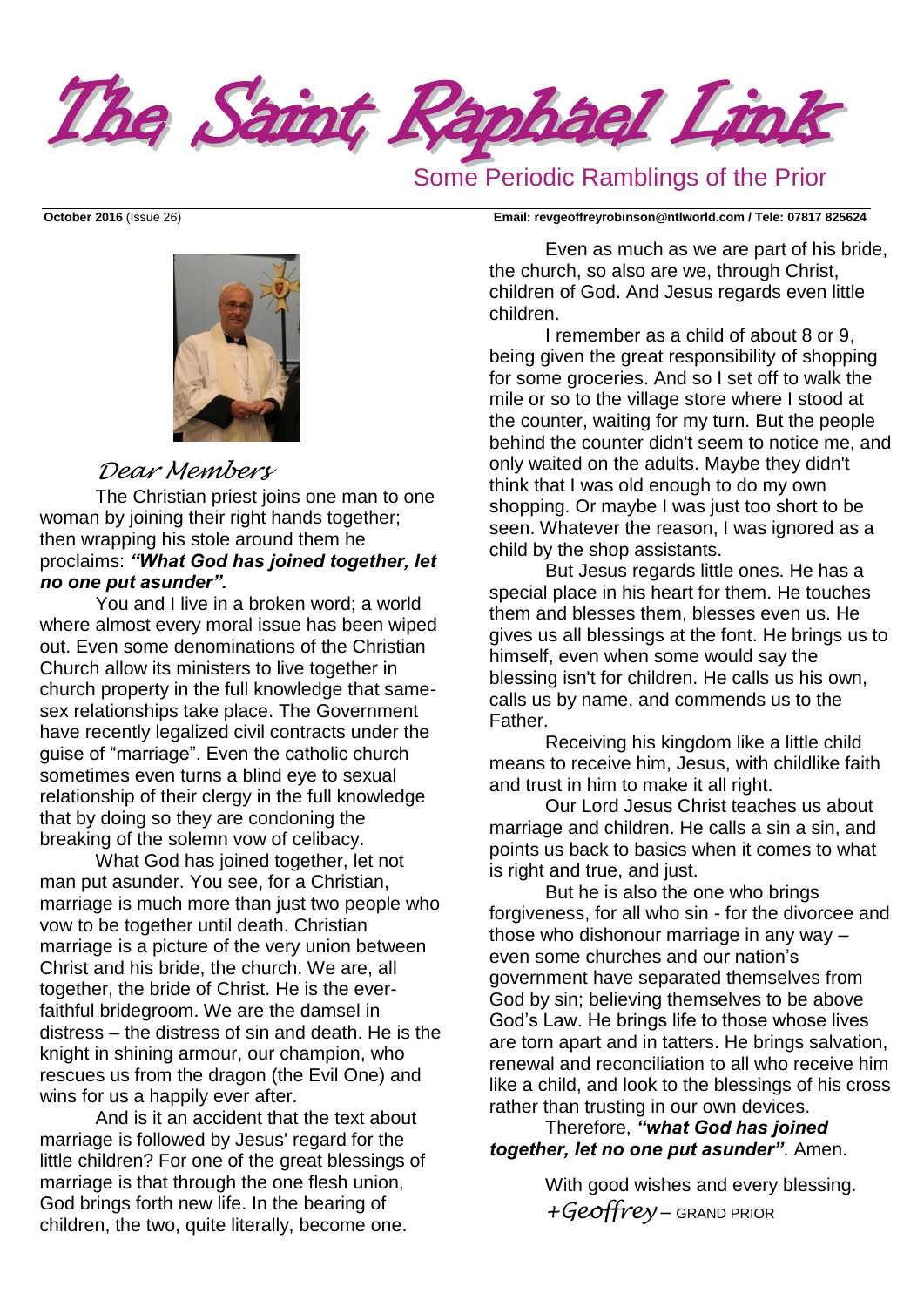

Beryl Anderton / Mary Gallagher / Gillian Gaiter / Paul Shaw / Sheila Hogarth / Ivy Holland / Ruth Barr / Kathleen Roberts / Lesley Fudge / Thelma Thompson / Ian & Anne Weatherall / Marlene Addy / Ray & Doreen Connell / Margaret Smith / Tania Walker / John Bartle / Brian Adams / Vicky Grimshaw / Patricia Grant / Brian Barber / Elizabeth Mills / Lidia Flemming / Vera Balmforth / Tracey Rouse / Paul Sheridan / Robert Walker / Alan Pearson, bishop / David Kiteley / Denise & James (mental health) / John James / Valerie Fisher / Roy Howard / Albert Jones / (Baby) Charlotte Park / Nicole Vendettuoli / Margaret Rixon / Vivienne Ainsworth / Ivor MacFarlane / Shaun Humphries / Lucy Riding **/** Veronica Hawcroft / Amelia Radomski / Mary Flannigan / John & Mary Howard / Ida Simpson / Bernadette Delaney / Alexander Stoneham / Edward Billington / Katie Baker / Mary Cumberbach / Debbie Mundey / Jean and Alan Rothwell / Michael & Anne Stephen / John Monkhouse / Michael Aymes / Gaynor Smith (nee James) / Beryl & Julie Stelling / Diane Beresford / Doreen Devitt / Joan Armstrong / Brian & Brigitte Duffet / Eileen Duffy / Tony Kirby / Ronald Ball / Ian Cameron / Terry Duffy / Diane Shipton / Angela Billerness / Charlotte Ward / Juliette Burglé / Sally Hayes / Stephen / Raymond Ketland / Fr Chris Sterry / Nick Brooks / Pam Crane / Philip Coupe / Yvonne Doyle / Ruth Moody & family / Mary Lycett & family.

# **Calendar of Saints**



St. Abraham Kidunaia was born to a wealthy family during the third century. After receiving an excellent education, Abraham was encouraged to get married. He followed the wishes of his parents, but after the wedding ceremony, he told his bride his desire to remain a virgin and dedicate his life to God. His bride

accepted this resolution and Abraham retired to a hermitage near Edessa, a city near Mesopotamia.

Ten years after he retreated from the world, his parents died and left a great amount of wealth to Abraham. As soon as he was aware of this, he asked a friend to distribute the sum to charitable causes. Through actions like this and his deep prayer life, Abraham became known throughout the region as a holy man and many came to him for guidance.

His reputation even came to the ears of the bishop, and when Edessa became poisoned with sin and idolatry, Abraham was ordained and asked to go to the city preaching reform. Abraham was greatly distressed by this, but obeyed the wishes of the bishop.

When Abraham arrived in Edessa, none of the residents would listen to his words. Eventually, through constant prayer, Abraham converted them. Once the conversions took place, Abraham returned to his hermitage to continue his life of solitary prayer.

Around the year 360 Abraham died after a life of faithful service to God.

*Guess The Locations: 1. Mojacar in Spain / 2. The Trafford Centre in Manchester / 3. York Minster*

**Story Corner**

Shoes on the Mantelpiece



There was once a very poor orphan who wanted nothing more in the world than to belong to a family. Finally, his opportunity came. He was eight years old and a family wanted to adopt him! Introductions were made, papers were signed, and just 6 days after his eighth birthday he left for his new home. He took with him his hope and his possessions – the old worn and torn clothes he was wearing and a single soft toy. His new parents were

excited to have him with them, and wanted him to feel like one of the family. A special celebration dinner was held, he was given his own room, and he was introduced to the other kids in the street. His new parents took those old clothes, threw them away and bought him